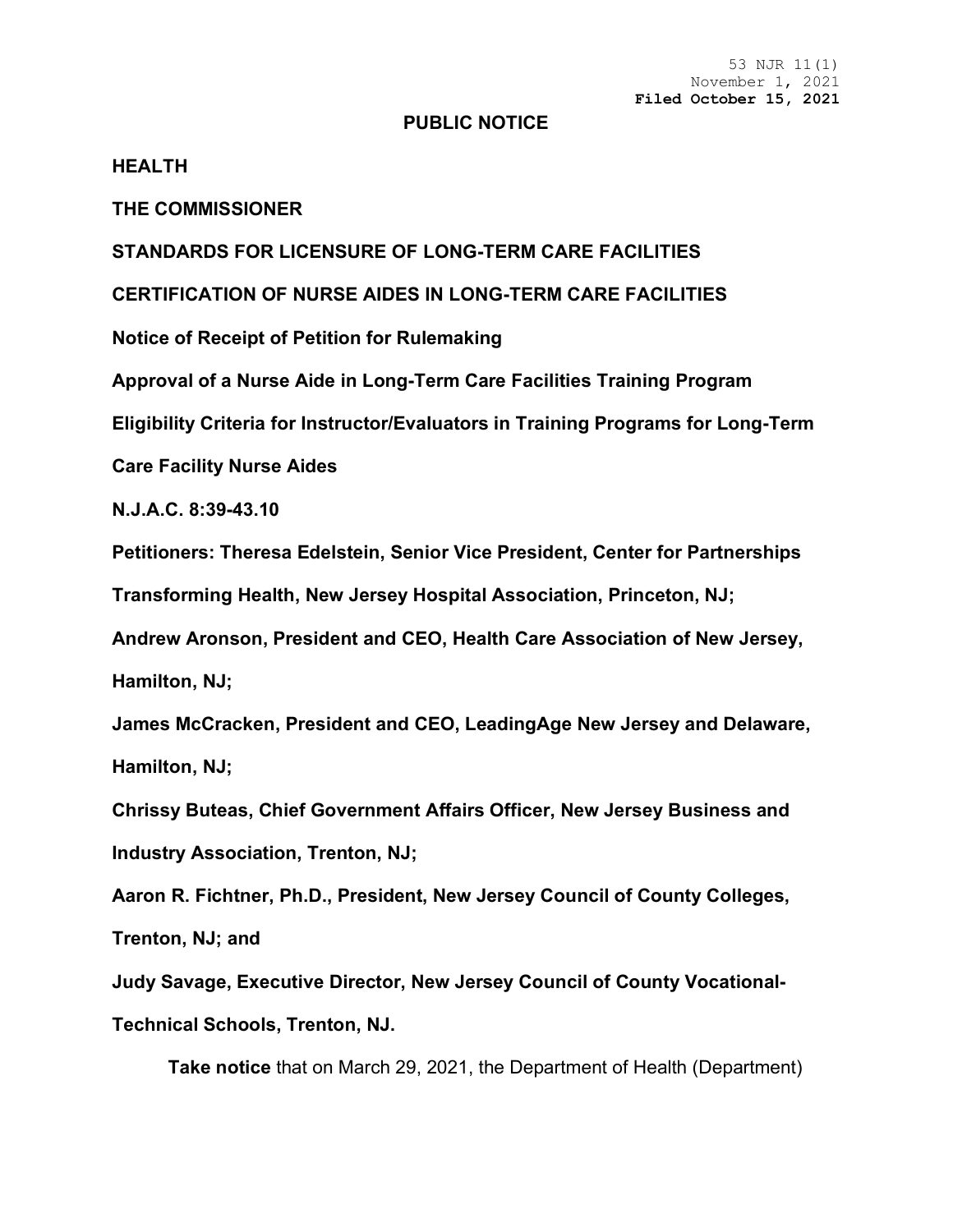received a petition for rulemaking from Theresa Edelstein, Senior Vice President, Center for Partnerships Transforming Health, New Jersey Hospital Association, Princeton, NJ; Andrew Aronson, President and CEO, Health Care Association of New Jersey, Hamilton, NJ; James McCracken, President and CEO, LeadingAge New Jersey and Delaware, Hamilton, NJ; Chrissy Buteas, Chief Government Affairs Officer, New Jersey Business and Industry Association, Trenton, NJ; Aaron R. Fichtner, Ph.D., President, New Jersey Council of County Colleges, Trenton, NJ; and Judy Savage, Executive Director, New Jersey Council of County Vocational-Technical Schools, Trenton, NJ.

## **Substance or nature of the requested rulemaking action:**

The petitioners request that the Department make certain amendments to N.J.A.C. 8:39 Long-Term Care Facilities Licensing Standards, at Subchapter 43 Certification of Nurse Aides in Long-Term Care Facilities, specifically N.J.A.C. 8:39- 43.10(m).

## **Problem or purpose of the request:**

N.J.A.C. 8:39-43.10(m) sets forth the minimum qualifications for registered nurses to provide Department-approved training to candidates for certification as nurse aides. Certification is a condition of employment in licensed long-term care facilities in New Jersey.

The petitioners state that the criteria for eligibility of instructors/evaluators of nurse aide training programs are more stringent than the requirements of the Centers for Medicare and Medicaid Services of the United States Department of Health and Human Services, which are set forth at 42 CFR 483.152(a)(5). The petitioners request,

2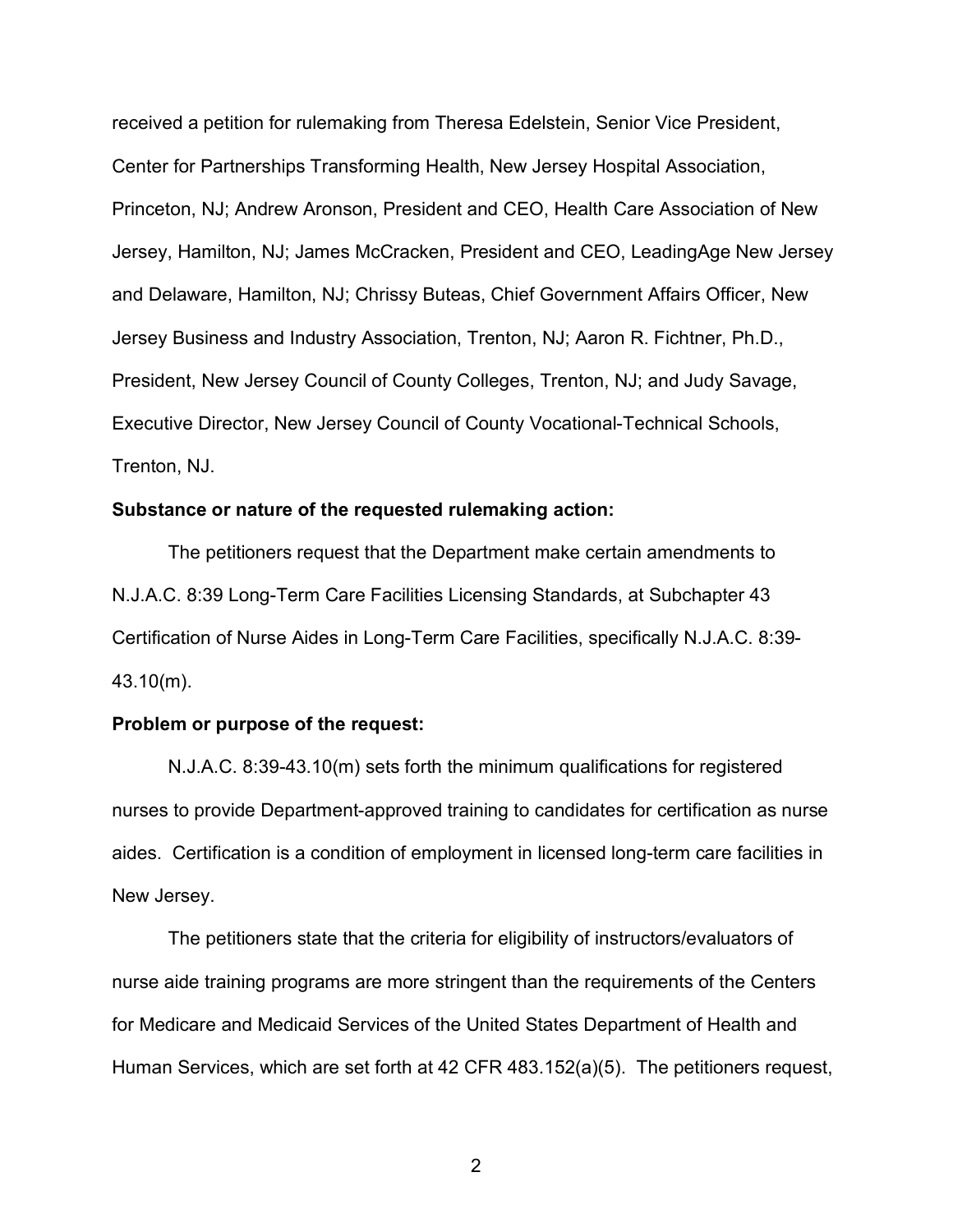essentially, that the Department relax the requirements at N.J.A.C. 8:39-43.10(m) to mirror the nurse aide instructor requirements in the referenced Federal regulation.

The petitioners state that county colleges and vocational schools with Department-approved certified nurse aide training programs "have approximately twice the number of applicants for available seats in their programs due to the difficulty of finding instructors who meet the Department's criteria." The petitioners state that N.J.A.C. 8:39-43.10(m) makes the operation of the nurse aide training programs more difficult, "with no apparent added value or benefit to New Jersey's nursing homes, the training programs or the nurse aide candidates themselves." The petitioners state that "the shortage of qualified CNAs is a predominant concern, [and that they] want to collaborate with the Department to remove as many impediments to training more CNAs as [they] possibly can." The petitioners provide suggested changes to the text at existing N.J.A.C. 8:39-43.10(m).

**Full text** of the petitioners' suggested changes to existing N.J.A.C. 8:39-43.10 (with technical modifications to comport the text to New Jersey Register style and formatting conventions) follows (additions to existing text indicated in boldface **thus**; deletions from existing text indicated in brackets [thus]):

8:39-43.10 Approval of a nurse aide in long-term care facilities training program (a)-(l) (No change.)

(m) Each nurse aide training program instructor/evaluator shall:

1. (No change.)

3